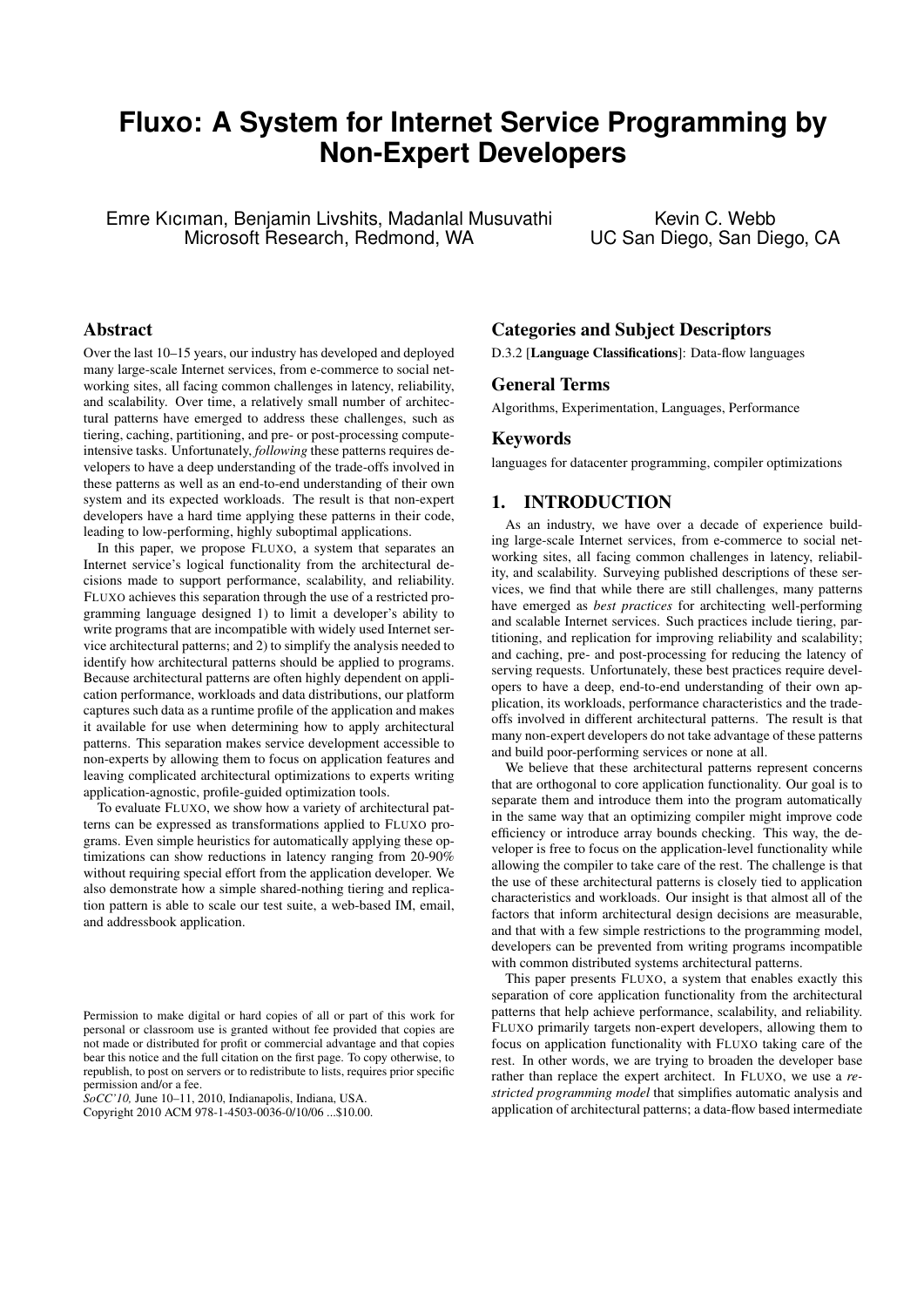representation for applying compiler optimizations; and an *execution runtime engine* that collects detailed measurements that are fed back to an FLUXO compiler to enable profile-guided optimizations.

As an initial demonstrate of the benefits of FLUXO, we have developed a set of four optimizations, primarily focusing on service latency and scalability. We have applied these optimizations to two sets of benchmarks: a selection of third-party Yahoo! Pipes programs and a set of four FLUXO representative services we have developed in a language we call FLIMP to closely mimic the functionality of large-scale email, address book, and instant messenger services. Our experiments show reductions in latency typically ranging from 20–93%. FLUXO's application of one simple tiering and replication pattern is able to scale our test suite of applications linearly in our experiments.

Contributions. This paper makes the following contributions:

- We propose FLUXO, an optimizing compiler and a runtime for developing large-scale interactive Internet services. To aid with FLUXO service development, we propose a new language called FLIMP that enforces the necessary restricted programming model.
- We propose a set of four performance optimizations focusing on improving overall service latency and scalability. We show how these optimizations can be applied to FLUXO programs automatically.
- Using FLIMP, we develop four services that mirror largescale real-life instant messaging, email, address book, and authentication back-end services, and evaluate the efficacy of our optimizations on these applications. In addition to these services, we also use several hundred third-party Yahoo! Pipes programs for evaluating our optimizations.
- Through our experiments, we demonstrate that separation of functionality and architectural concerns can be achieved with the help of a profile-driven service compiler. We also show the effectiveness of even simple automated optimizations in practice by describing the results of applying four optimizations in FLUXO.

The rest of the paper is organized as follows. Section 2 provides background on building large-scale Internet services. Section 3 provides an overview of FLUXO. Section 4 gives a brief FLIMP tutorial, while Section 5 goes into the technical details of our optimizations. Section 6 summarizes our experimental results. Finally, Section 7 describes related work, and Section 8 concludes.

### 2. BUILDING INTERNET SERVICES

Our motivation for FLUXO came first from an internal survey we conducted of large-scale services at Microsoft. While the provenance of these systems varies greatly — having been built by different groups within Microsoft over more than a decade, or even being brought into Microsoft via acquisitions — we have found that all of these systems re-used a small number of architectural patterns. This same observation holds true of publicly available reports of other services' architectures [6, 18, 32, 37].

Hamilton [17] and Henderson [19, 20] provide a catalogue of some common patterns. For example, almost all services use some kind of *replication* and *data partitioning* to achieve higher reliability and scale; *caching* to reduce the latency caused by performance bottlenecks; and *pre- and post-processing* to remove computational overhead from the critical path of serving requests. Other common patterns include tiering, data denormalization, retries, and others.

While common, these techniques are not simply reused "cookiecutter," but must be specialized to suit a specific service's require-



Figure 1: FLUXO architectural diagram.

ments and workloads. Understanding the interactions among system components, workloads, and semantic requirements, however, is non-trivial. For instance, it has been shown before that manually maintaining near-optimal caching policies with dynamic changes in the input workload distribution is simply not feasible [33].

Practical experience with large-scale Internet services presents a number of interesting lessons. The architecture used by Flickr has been described quite extensively [18, 19, 32]. In the case of Flickr, as the server was expanding to support more users, the architecture was redesigned several times to support the growing user pool, with server tiering and data normalization being introduced over time. In the case of LinkedIn [6], the service went through at least four significant architectural revisions over a period of three years. Over time, optimizations such as partial data partitioning, postcomputation, and asynchrony were introduced. Similarly, MySpace [37] has altered tiering and caching aspects of their architecture. Needless to say, every single one of these changes was a timeand resource-consuming undertaking.

While there are a number of frameworks for easing the building of large-scale interactive services, they are, to our knowledge, focused primarily on reuse of infrastructure rather than separating application-level functionality from architectural decisions. For example, while Java EE (formerly J2EE) provides core caching, tiering, and partitioning functionality, developers must still manually decide what and how to cache, tier and partition in their system. These choices are scattered throughout the application-level code [39], making the code hard to understand, maintain, and redeploy. Platform computing services such as Amazon's EC2 and Azure provide elastic compute environments but do not aid or enforce scalability and performance best practices [5, 29]. Google's App Engine provides a scalable platform for a narrow class of services [14]. SEDA uses a staged event driven architecture to separate application event processing from controllers that handle resource allocation decisions [43]. Dryad and MapReduce achieve many of our goals of separating application-level from scalability and reliability concerns but are scoped to off-line and batch computations instead of interactive services [13, 21].

The lessons learned from the large-scale services described above show that a great deal of complexity is involved in building competitive Internet services. As a result, building such a service is currently outside the reach of non-expert developers. While we may expect that the largest services will always be built by experts, even small-scale services are challenged to achieve low-latency and high-availability. The goal of FLUXO is to enable non-expert developers to build such services that have performance and reliability characteristics approaching those of expert-designed services.

### 3. OVERVIEW OF FLUXO

The main goal of FLUXO is to give the programmer the illusion of writing straight line code for handling a Web request and allow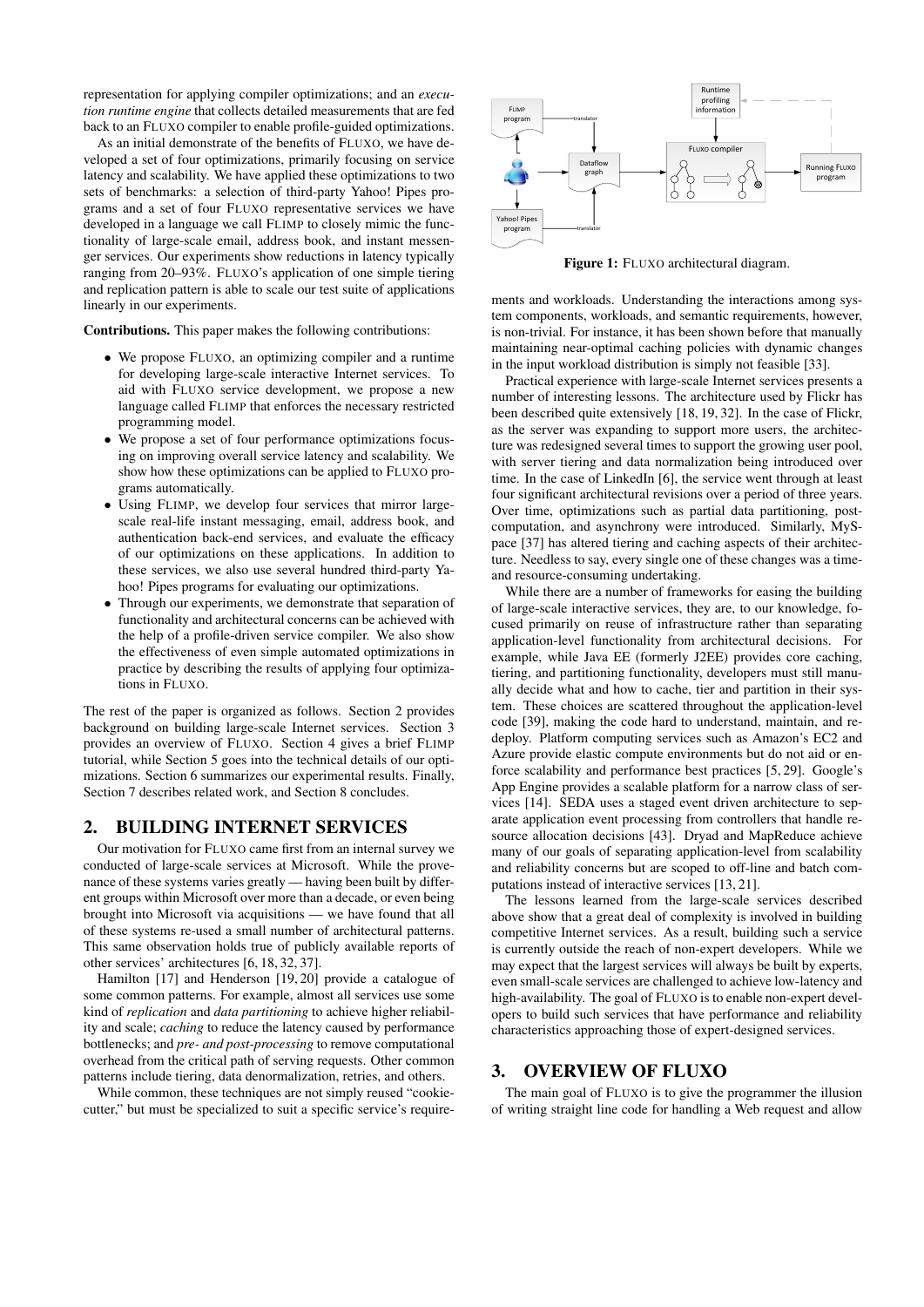the system to handle the complexities arising from the requirements of scalability, high performance, and reliability. The main logic of handling the request is initially written in FLIMP and converted to a dataflow representation internally. FLUXO then performs a series of program transformations that analyze and restructure the input program, resulting finally in a program that can be deployed on a cluster of physical machines in a data center.

Akin to a regular compiler, we envision that FLUXO contains both platform-independent transformations that optimize the input program and platform-specific transformations that map the program components to available physical resources. In general, FLUXO optimizations are profile-guided [16]: the FLUXO runtime automatically instruments the program to collect runtime information, such as workload distributions and performance profiles that can be analyzed to direct future program optimizations. These profile-guided transformations may be done off-line, periodically, or continuously, depending on the nature of the transformation. To allow FLUXO to reason about semantic correctness, FLUXO relies on the developer to provide semantic annotations that describe attributes such as consistency requirements and side-effects. Note that a deliberate part of our design is to keep the annotation burden relatively light. Section 4.3 addresses state annotations.

### 3.1 Dataflow in Fluxo

A commonly-cited benefit of dataflow programming is the ability to extract parallelism from dataflow graphs [23, 31]. This is in part because both control and data dependencies are represented in dataflow *explicitly*, whereas in most general-purpose languages dependency analysis represents a significant stumbling block on the path to automatic parallelization [12]. In a language with pointers or references such as C, C#, or Java, the possibility of *aliasing* complicates the problem even further as dependencies between program variables become harder to extract automatically.

In FLUXO, we largely treat a dataflow representation as a convenient intermediate representation (IR) that simplifies the refactoring and optimization of progams. The majority of experiments in this paper are on FLUXO programs implemented in FLIMP, an imperative language that *compiles down* to this intermediate dataflow representation. As described in Section 4, we restrict FLIMP to preserve many of the benefits of dataflow programs for the analysis of control and data dependencies.

Yahoo! pipes [45] and the now defunct Popfly [30] are two examples of dataflow programming being used for the development of Internet services. To support experimentation with a broader base of programs, we have implemented a front end to FLUXO that reads Yahoo! pipes programs and translates them into our intermediate dataflow representation. As a result, we have been able to successfully apply the same set of optimizations to Yahoo! pipes programs in addition to our own FLIMP programs.

# 3.2 Restricted Programming Model

A FLUXO dataflow program contains nodes, which perform computation, and edges, which represent the flow of data. Execution begins with a *trigger* such as a Web request or a timer. The dataflow program specifies input availability requirements of each of its nodes. Nodes wait until all of their inputs are available and then perform the computation, thereby generating outputs on their outgoing edges. Some nodes are marked as *output nodes*, meaning that their data is sent back to the browser through a Web interface.

Logically, the execution model provided by the FLUXO runtime is *turn-based concurrency*. At runtime, FLUXO maintains an *delivery queue of inputs* to be delivered to nodes. At every logical *turn*, an input is picked off the queue and delivered to a node. If all re-

quired inputs have been delivered to the node then the logic of the node is executed and one or more outputs is produced. These outputs are then placed on the delivery queue. For the experiments in this paper, our implementation uses a single global delivery queue per machine and multiple execution threads. When dequeueing inputs, the front of the queue is scanned to group together and deliver inputs destined to the same node. While not reported in this paper, we have recently begun tests with SEDA-style stages and resource controllers for delivering inputs and executing node logic [43].

In a FLUXO input program, every request logically executes independently. The only way for a program to exchange data across requests is by explicitly using a soft state or hard state store. However, FLUXO is free to break request isolation as long as the service's semantics requirements are satisfied. In fact, many of our program transformations target cross-request optimizations such as shared caches and batching of common computations.

Existing dataflow-based development frameworks such as Yahoo! Pipes [45] have demonstrated that a wide-variety of services can be built using a small number of standard components. To simplify the development of FLUXO programs, we provide libraries of reusable components for common tasks such as accessing Web services and utilities for manipulating data. Developers are free to create new libraries of FLUXO components, for example, to reuse code from existing applications, although FLUXO provides only inter-component optimizations.

### 3.3 State Semantics

For purposes of optimization, it is crucial to be able to reason about state manipulation. Indeed, for instance, we can only reorder two state writes if they are guaranteed not to create a write-write conflict. The manipulation is made fully explicit in FLUXO by first requiring a declaration of all state shared between requests, including the kind of storage service being used (e.g., soft or persistent storage) and the type of the shared data. State reads are expessed as LINQ queries, enabling programmatic analysis of the query expression. State writes use a similarly analyzable API.

To ensure idempotency of our state operation primitives namely insert, delete and update—we require that entities must be uniquely identified. While we do not explicitly enforce it in our programming model, we also strongly recommend that FLIMP programs carefully design their data schemas to enable the logic that controls their state updates to also be idempotent. For example, consider a simple FLIMP program intended to increment a counter. If we read the current counter value, increment it in memory, and then update the counter in the sate service, we will have created a dataflow program where each individual element is idempotent, but the whole is not. We would recommend that either the program includes as part of its input a specific version of the counter to read; or the data schema is designed as a log-formatted / append only schema (e.g., updating the counter means writing an "add one" command and each write includes the unique ID of the request generating the write (multiple writes may now occur, but they can be unambiguously merged together later ). In either case, the program with respects to own inputs has become idempotent.

# 3.4 Runtime Metric Collection

The goal of FLUXO is to separate application functionality from architectural patterns and design decisions, but effective implementation of these patterns is dependent on knowledge of applicationlevel factors such as component performance, workload, and data distributions. To help make accurate architectural design decisions while preserving this separation, FLUXO's runtime collects an extensive set of metrics on both nodes and individual requests: (1)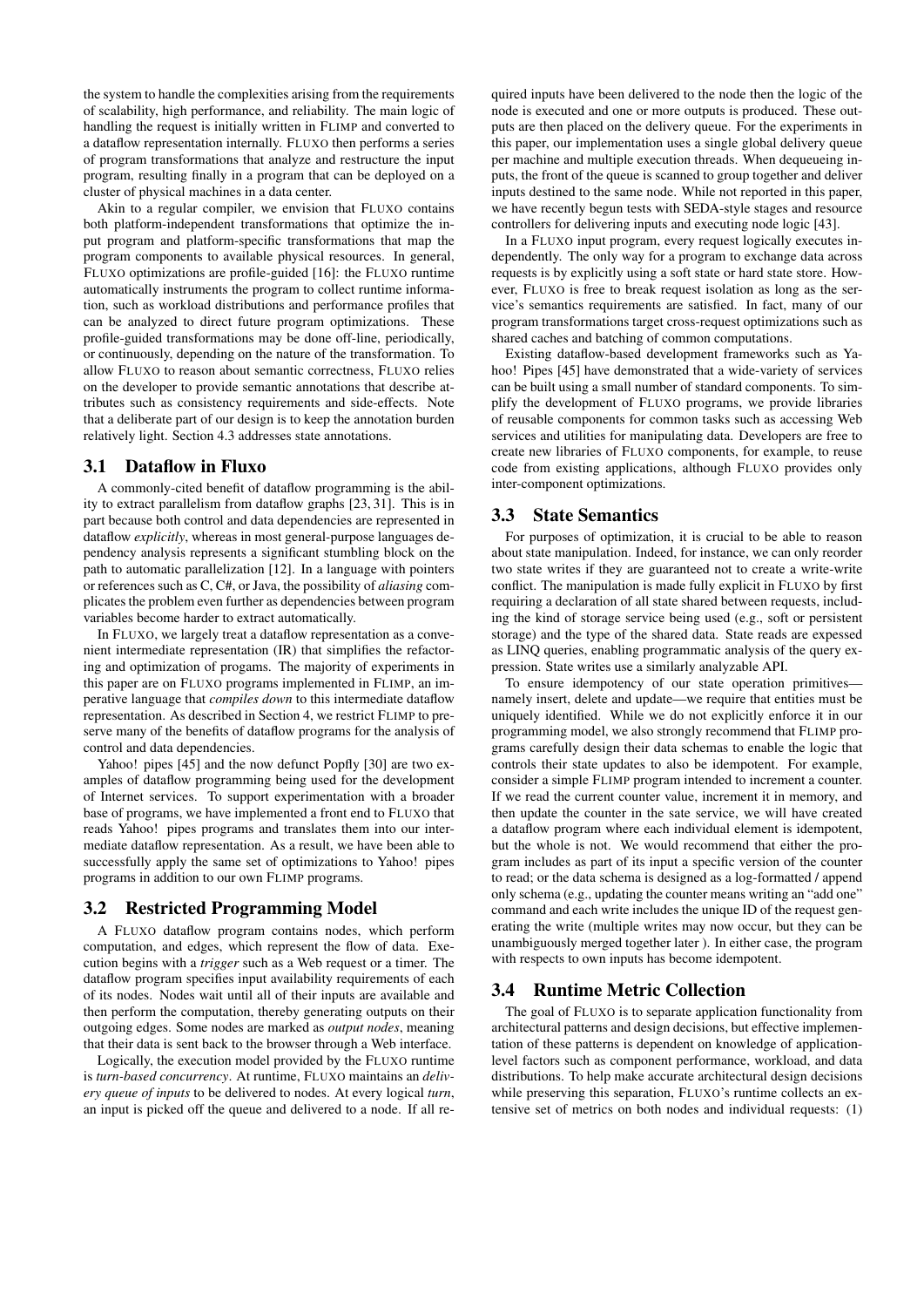performance latency for each component per turn; (2) size of data flowing across each edge; (3) memory requirements; (4) length of the delivery queue; (5) hash values of the key attributes of data.

These metrics help profile-driven optimization in FLUXO analyze the dataflow program and focus optimizations on performance bottlenecks and sources of unusual latency deviations, as well as calculate expected resource usage of changes to the dataflow program. Metrics of data sizes and the frequency of message passing along an edge help determine the cost of distributing a program across multiple machines. Collecting hashes of data keys as they flow through the system allows calculation of expected cache hit rates and to estimate the quality of data partitioning schemes.

It is worth noting that in most cases analyses based on runtime profiles will only provide estimates of the effects of different architectural patterns. Thus, we envision a bootstrapping cycle of metric collection and optimization with test and real workloads, followed by periodic re-optimizations to keep up with new application features and changes in workloads. While the process of re-deploying an application with a different set of optimizations is necessary, it is a problem outside the scope of this paper.

# 3.5 Analysis Stage

The analysis stage in FLUXO is responsible for determining how to apply specific architectural optimizations to a program. The data collected by the FLUXO runtime can enable different types of analysis techniques for subsequent optimizations. Depending on the precision requirements of the optimization and the time available to run the analysis, one can pick from several strategies:

Heuristics: Heuristics in FLUXO are attempts to capture and generalize the rules of thumb that Internet service architects use today. These include splitting Internet services into three-tiers, separating persistent state from application logic, load balancing, adding caches to performance bottlenecks, data partitioning per user, etc. [17]. Heuristics are often the simplest to implement and evaluate, without necessarily providing the best outcome. One simple technique for mitigating the worst inaccuracies in heuristicbased analyses is deploy selected optimizations and then back off if they prove detrimental. For an example of a heuristic optimization, see Section 5.2.3 describing a post-computation optimization.

Queuing Models: A FLUXO dataflow graph is amenable to a queuing model analysis, which provides an approximate representation of the performance of a queuing system. The input to such a model consists of throughput and latency statistics for components as well as queue length information. This is all directly captured by our metric collection machinery. We can capture the primary performance effects of changes made to the dataflow graph.

Primary effects would include not running particular components because of a cache, but would often not capture changes because of a different workload mix and other application-specific behaviors. In practice, queuing models often provide accuracies within 10% for throughput estimates and 30% for latency estimates [26, 38].

Simulation: The FLUXO runtime includes a service simulator that can replay modified traces of an application. This feature can be used to evaluate a given optimization to determine its utility [1]. This is because in many cases, analytic models do not provide sufficient precision. For instance, in simulating a caching optimization, we are ultimately interested in the service's end-to-end latency [33].

To simulate a cache hit during a given session, the simulator temporarily adjusts the event stream for that session. Events that would not have occurred because of the cache hit are removed from consideration, and the times on all other events are adjusted to simulate the time savings produced by the cache hit. The simulator records

```
service<http> HelloWorld {
    handler Default( urlargs, cookies ) {
        var name = urlargs["name"];
        name = csharp(name) {@ name.ToUpper(); @};
        return "<html><br/>>body>Hello " + name
               + "</body></html>";
    }
}
```
Figure 2: "Hello world" service in FLIMP.

the net decrease in end-to-end latency across all sessions and reports this number as the simulated caching policy's utility. The FLUXO runtime and the FLUXO simulator utilize the same execution runtime and cache implementation, so we believe our simulations to be accurate.

The experiments reported in Section 6 are implemented as simple heuristic analyses. We have reported on the results of simulation-based analyses in the past [33], and while we appreciate their accuracy, we find them prohibitively slow for exploring large-state spaces without additional guidance. In the future, we plan to investigate further the trade-offs among analysis techniques and explore which classes of architectural optimizations are best suited for each.

# 4. FLIMP: THE FLUXO LANGUAGE

While we find dataflow to be an attractive internal representation on which FLUXO can perform optimizations, experience with dataflow graphs suggests that a developer can only reason about graphs of a certain size before visualization becomes a challenge. Once the program gets large enough, traditional encapsulation constructs such as procedures and modules become sorely necessary. This is also bourne out by our observation that, from a sample of several hundred Yahoo! Pipes programs hosted by Yahoo!, most are under 20 nodes in size. This, combined with the familiarity of imperative-style programs for our target developer audience induced us to build a special-purpose imperative programming language that would be easy to map to our internal dataflow representation without extensive program analysis (e.g., easy to discern control and dataflow dependencies).

In this section, we describe FLIMP, a special-purpose language we have developed for programming FLUXO services. FLIMP is the middle ground between the constrained environment of dataflow and the "free-wheeling" world of languages such as C# or Java. Because of the modular structure of FLIMP services, we are able to create services that are several hundred dataflow nodes in size. In the future, we are planning to explore issues of correctness and testing of FLIMP programs in addition to the optimizations that are the subject of this paper.

Our proof of expressiveness for FLIMP comes from the ability to construct useful services such as email and Instant Messenger succinctly; these services are further described in Section 6. At the same time, once automatically translated into dataflow, FLIMP programs are fully amenable to automatic analysis and optimization. To achieve this goal, as mentioned before, we require that all state manipulation be made explicit in FLIMP programs.

### 4.1 Hello World in Flimp

Figure 2 shows a simple "Hello world" service written in FLIMP. In this section, we examine how it is put together. HelloWorld is an Http service, which means that the program expects to be accessed via an HTTP interface and calling semantics. The FLUXO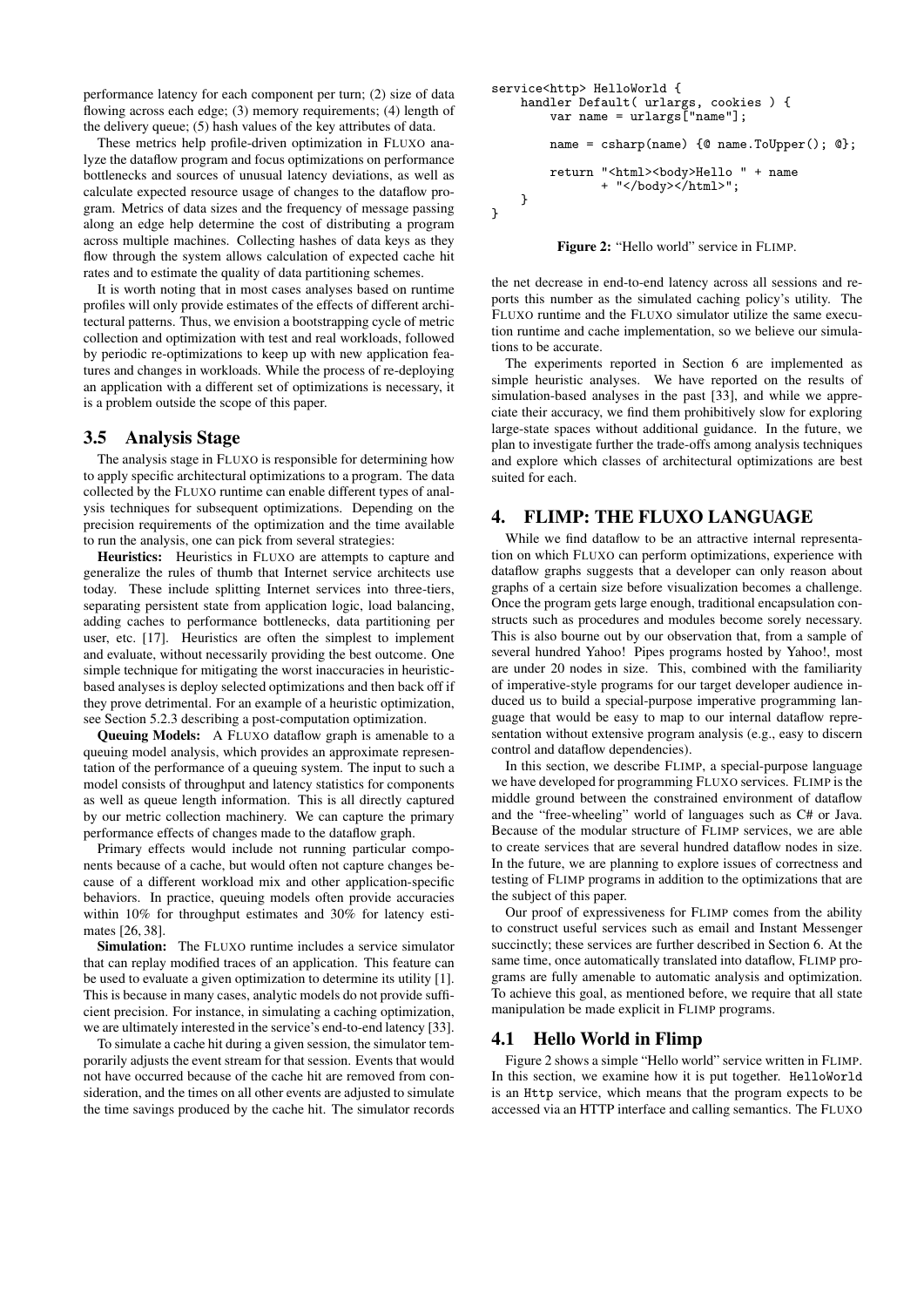| $\it literal$   |                       | ::= 1234.5   "abcd"                                                                      |
|-----------------|-----------------------|------------------------------------------------------------------------------------------|
|                 |                       | true   false   undefined                                                                 |
| expr            | $\mathrel{\mathop:}=$ | $id \mid literal \mid (expr) \mid cond \mid$                                             |
|                 |                       | expr.id   expr [expr]                                                                    |
|                 |                       | stateRead   stateWrite   stateUpdate                                                     |
| stateRead       | $\mathbf{m}$          | $\texttt{read}(\textit{id}_1, \ldots, \textit{id}_n) \{\textcircled{a}\textcircled{b}\}$ |
| stateWrite      | $\mathrel{\mathop:}=$ | insert( <b>state</b> Table, expr)                                                        |
| stateUpdate     |                       | $ ::=$ update( <i>stateTable, expr</i> )                                                 |
| $\mathit{cond}$ | $\mathbf{m}$          | $expr_1 == expr_2   expr_1 != expr_2$                                                    |
| $_{stmt}$       |                       | $\therefore = \text{block} \mid \text{var}$                                              |
|                 |                       | $fore a ch Stm t$   $return Stm t$   $c shar p$                                          |
| block           | $\equiv$              | $\{stmt^*\}$                                                                             |
| varDecl         |                       | $ ::= \text{var } x = expr;$                                                             |
| assignStmt      |                       | $\therefore$ $x = y;   x \leftarrow y;$                                                  |
| ifStmt          |                       | $ ::= \text{if}(cond)\{stmt\} [\text{else}\{stmt\}];$                                    |
| fore a ch Stm t |                       | $ ::=$ foreach(x in expr) stmt;                                                          |
| return Stmt     | $\mathbf{r} = -$      | $return \text{ } expr;$                                                                  |
| csharp          | $::=$                 | $ \text{var }id= \text{csharp}(id_1,\ldots, id_n) \mathbb{Q}\mathbb{Q}\}\$               |
| program         | $\mathrel{\mathop:}=$ | service $id{using^{\star}}; handler^{\star}$                                             |
| handler         | $\mathbf{m}$          | handler $id(id_1, \ldots, id_n)\$ { stmt }                                               |
| using           | $\mathrel{\mathop:}=$ | using $dotNetName space;$                                                                |
| stateTable      |                       | $\therefore$ state <dotnettype> persistence id;</dotnettype>                             |
| persistence     | $::=$                 | soft   persistent("")                                                                    |
|                 |                       |                                                                                          |

Figure 3: BNF grammar for FLIMP.

runtime provides a basic Web-based HTTP scaffolding, with fields and links corresponding to individual handlers, etc. This is similar to, for instance, generating a browser-based Web interface from a Web service WSDL description [10]. This scaffolding UI can be overridden by implementing handlers to return custom HTML interfaces. This simple FLIMP service only has a single request *handler* named Default; as Section 6 illustrates, our test services have as many as 20 handlers acting as entry points for various kinds of service functionality.

Handlers in FLIMP programs accept named parameters; the code shows how handler parameter name is extracted from the urlargs array. These are essentially the arguments that are part of an HTTP GET request. FLIMP supports so-called csharp blocks; these act as an opportunity for the developer to "escape" the constraints of FLIMP and to write C# code instead. Note that *parameter variables* — variable name in this case — are being explicitly passed into the csharp block from the outside. We assume that, unless stated otherwise, csharp blocks have no observable side effects.

As a general rule, while they provide access to useful libraries, csharp blocks should be used sparingly, as they can limit optimization opportunities. Furthermore, because they are currently embedded without analysis or sandboxing, reliance on C# libraries and code may introduce subtle hard-to-detect side effects.

### 4.2 Flimp Constructs Examined

Figure 3 shows a BNF grammar for FLIMP. In this section, we examine some of the more unusual language constructs in turn:

var introduction: FLIMP handlers can introduce and redefine variables. These variables are untyped; we use runtime checks to make sure that, for instance, the argument to iterate over for a foreach statement is a set. When translating FLIMP into dataflow, we effectively introduce a form of a single static assignment form [2]. For example, in the case of an if node, we put a ConditionalGate node at the merge point for all variables redefined within the if or else branch; this corresponds to gated SSA  $\varphi$ -nodes in compiler parlance [42].

Loads and stores: FLIMP supports both array and field loads (i.e.  $x = y.f$  or  $x = y[i]$  but not stores such as  $x.f = y$ . This means

```
// persistent table of users
state<AuthSQLUser> persistent(
        "AuthSQLUsersDataContext",
        "AuthSQLUsers",
        "Data Source=A2738424\SQLEXPRESS...")
Users;
```
// soft-state table of conversations state<IMConversation> soft Conversations;

Figure 4: State declarations.

that we obviate the need for generalized pointer analysis to figure out which locations a store statement could be affecting, greatly simplifying reasoning about code.

csharp blocks: As mentioned above, FLIMP provides facilities for calling into C# code. Note that *arguments* may be passed into C# as well. Optionally, the result of a csharp block may be assigned to a fresh variable. This explicit form or argument passing and return makes it easy to extract data dependencies, making standard compiler analyses such as reaching definitions easy to construct.

foreach loops: FLIMP's explicit dependencies make it possible to *parallelize* foreach loops. The absence of pointers in FLIMP along with explicit state manipulation makes write-write and write-read conflict detection easy. A special *append* form of assignment,

 $set \leftarrow value$ 

a form of list comprehension [25], allows us to compute sets for use after the loop *without* introducing dependencies between iterations.

### 4.3 State Manipulation

State manipulation is made explicit in FLIMP. In fact, the developer is required to specify the data tables that they are using in their service, explicitly denoting whether they are part of persistent or soft state. Examples of state declaration and state manipulation are shown in Figures 4 and 5. The code in Figure 4 declares both soft and persistent SQL-backed state in FLIMP. For persistent state, we specify the database access string as part of the declaration. In both cases, the .NET type of the data to be stored is explicitly specified; this is so that the FLUXO runtime can instantiate the right kind of objects and to serialize them properly.

Figure 5 demonstrates how to perform state reads (in this case, reads from the table of users) and how to create a new user in the table. For read operations we support LINQ queries [3], giving FLIMP developers the full power of LINQ. Because LINQ queries are both structured and quite explicit, they are amenable to automatic analysis. For instance, we can automatically determine which *columns* of which state tables may be accessed by a given handler. This could be useful if we try to parallelize handler execution and are interested in avoiding read-write conflicts. Note that we only allow select LINQ expressions inside read statements.

### 4.4 Translating Flimp into Dataflow

As noted above, FLIMP code must be translated into one or more dataflow graphs before it can be optimized and executed by FLUXO. Translation begins with the instantiation of a FLIMP service — the translator constructs a new service container, which acts as a namespace for all of the service's handlers and state tables, and it examines the service's declaration and instantiates the corresponding service type. When instantiated, a service automatically creates a Web server that listens for requests and directs them to the correct handler. Next, the translator uses the state table declarations to initialize database connections and build the service's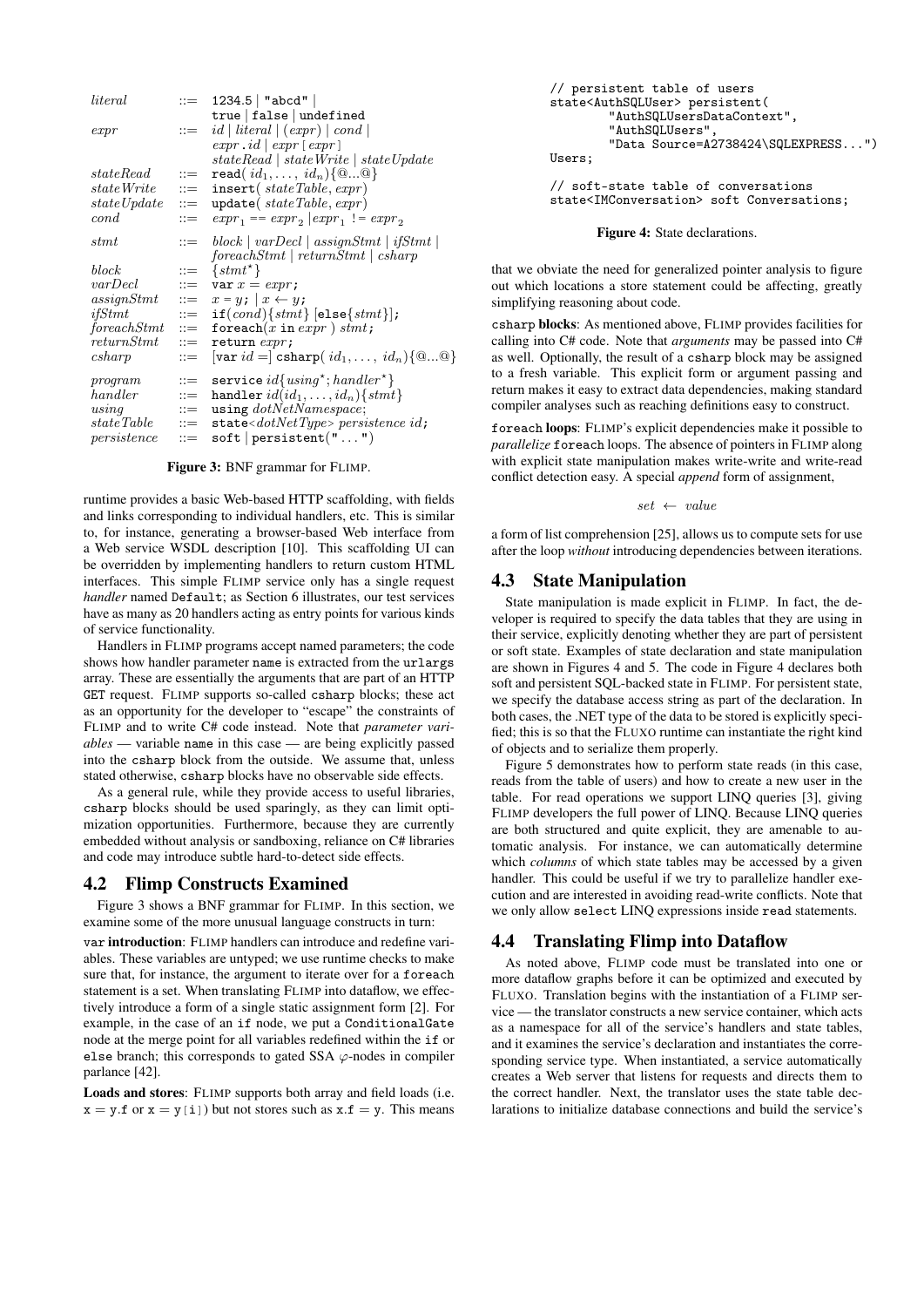```
// find all users by name
var presences = read(Users, presenceUser) {@
 from user in Users
 where string.Equals(user.Value.Username,
                                     presenceUser)
 select user
@};
// insert a new user into the Users table
var newUser = csharp(username, password, userID) {@
 return new IMUser((string) username,
               (string) password, (string) userID);
@};
```
insert(Users, newUser);

#### Figure 5: State manipulation.

```
1. handler GetPresence( urlargs, cookies ) {<br>2. var presenceUser = urlargs["presenceUs
           2. var presenceUser = urlargs["presenceUser"];
 3.4.4. if (presenceUser == undefined) {
 5. return "Missing parameter: presenceUser";<br>6. }
 6. }
 \begin{array}{c} 7.8 \ 8. \end{array}8. var presences = read(Users, presenceUser) {@
9. from user in Users where<br>10. string Equals (user Value
10. string.Equals(user.Value.Username, presenceUser)<br>11. select user
           select user<br>©};
12.
13.14.var result = csharp(presences) {0...0};
15.16.return result;
17. }
Conditional the metric is the set of the set of the set of the set of the set of the set of the set of the set of the set of the set of the set of the set of the set of the set of the set of the set of the set of the set
```
Figure 6: GetPresence handler from Instant Messenger.

state tables. Finally, the translator reads handler declarations and constructs their dataflow graph equivalents.

Given the FLIMP code for a handler, the handler translation process begins by parsing the code and building an abstract syntax tree (AST). Each statement in the FLIMP AST corresponds to a node in the resulting dataflow graph. Edges are added between nodes as a result of explicit data dependencies. Data dependencies are easy to construct because FLIMP programs list *uses* explicitly; for instance, a LINQ block lists the arguments it uses.

Example 1. In the example in Figure 6, the top two nodes (argsnode and literalnode) are implicitly created to produce handler arguments and literal values, respectively. Line 2 of the handler in Figure 6 produces a member-lookup node called member  $-65$ , which looks up the presenceUser argument. The resulting value is delivered over a dataflow edge as an input to any other nodes that reference it (in this case, an EqualityTest on line 4 and a LINQ state read node on line 8).

FLIMP's csharp and state manipulation statements (such as the LINQ state read on line 8) require extra effort to convert into dataflow graph nodes because their actions are dependent on their embedded C# and LINQ code. For such statements, an auxiliary step is added to the translation process in which the embedded code is first compiled in memory and wrapped inside of a placeholder node. The placeholder is added to the graph, and it simply calls into the embedded code to produce its results. Linq71 is an example of such a node.

In addition to defining nodes and dataflow dependencies, some FLIMP statements such as if and return alter control flow. To prevent the unwanted execution of nodes that belong to untaken



Figure 8: The constant propagation transformation. P represents a constantprop node.

input dependencies to trigger the execution of such nodes. Nodes that are dependent on a conditional statement, like the if on line 4 of Figure 6, receive a dependency on a conditional trigger whose value is determined by the execution of the condition. The trigger's output is only delivered to nodes on the side of the branch that is taken. Nodes on the other side of the branch will never receive the trigger, and as a result they will never execute.  $\Box$ 

# 5. OPTIMIZATIONS

Architectural optimizations described in this section play a key role in optimizing large-scale deployed web sites such as Flickr and MySpace. For each optimization in this section, Figure 7 shows common pitfalls that inexperienced developers face that a particular optimization prevents.

FLUXO views optimizations in terms of dataflow graph transformations; we feel that this gives FLUXO approach a degree of uniformity. In compiler terminology, applying FLUXO optimizations can be thought of as intermediate representation (IR) rewrites. For instance, FLUXO can optimize dataflow graphs optained from both Yahoo! Pipes and FLIMP using the same set of transformations. Note that the optimizations described in this section affect how the resulting distributed system is put together. For instance, a postcomputation optimization will create a worker task that will be run after the fact, independently of the web request that created it and perhaps executing on a different machine.

### 5.1 Optimizations as Graph Transformations

The transformation process consists of two phases: graph *analysis* and graph *rewriting*. Given an initial set of input graphs, a transformer uses the analysis phase to determine *where* the input graphs should be rewritten to implement the optimization. Depending on the nature of the optimization, such determinations could be based on manually-created specifications or an automated analysis of the information contained in the input graph structure, input FLIMP code, or recorded runtime statistics. As part of the analysis process, a transformer must ensure that its determinations are valid according to any constraints that are imposed by the dataflow graph semantics. Caches, for example, should not contain nodes that have non-deterministic outputs; failing to consider this constraint may lead to an *unsound* optimization.

After completing the analysis phase, a transformer transitions to the rewriting phase, in which it focuses on *how* it should modify the input graphs to apply the optimization. During the rewriting phase, a transformer modifies the input graphs by adding and removing nodes and edges. In the rest of this section we consider different types of optimization we have implemented in FLUXO. Section 5.2 focuses on latency-reducing optimizations. Section 5.3 focuses on optimizations that improve service scalability.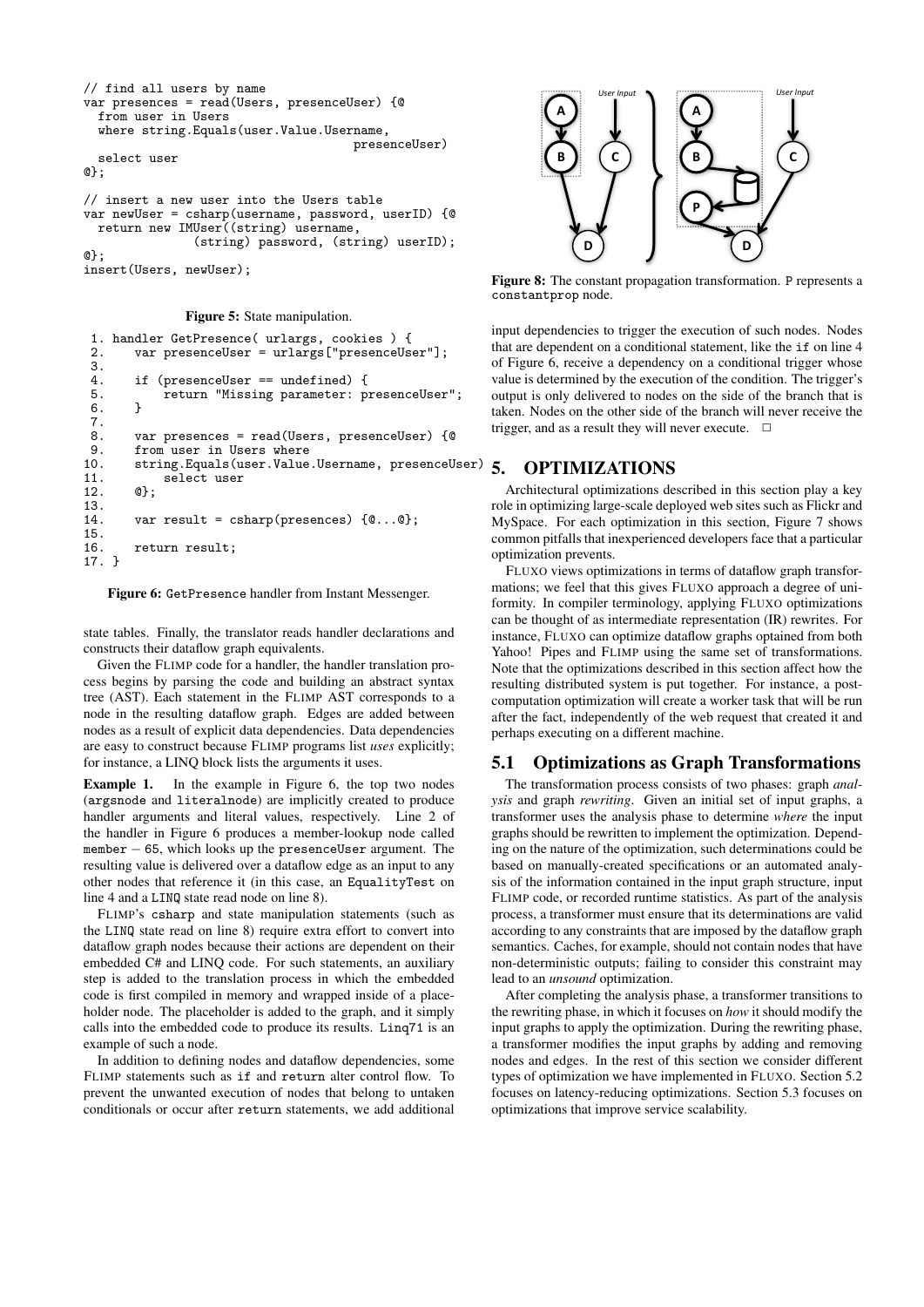| Optimization         | Pitfall                                                                                                                                                                                                                                                                                                                                                                                                                                                                                                                                 |
|----------------------|-----------------------------------------------------------------------------------------------------------------------------------------------------------------------------------------------------------------------------------------------------------------------------------------------------------------------------------------------------------------------------------------------------------------------------------------------------------------------------------------------------------------------------------------|
| Constant propagation | Precomputation is a critical aspect of building a low-latency service. Some application frameworks [14] even limit the amount<br>of time or the number of data store or other API calls one can make while handling a web request. In order not to exceed these<br>bounds, developers are forced to figure out ways to precompute common queries [15, 22]. However, they have to manually<br>decide which queries need to be precomputed and how, and often must rewrite code to execute as a precomputation in a<br>different context. |
| Caching              | A common mistake that trips inexperienced developers when invalidating caches is not invalidating computations that are<br>currently "in flight" and are based upon out-of-date data. An optimization designer will need to take care of this possibility,<br>but getting it right once is better that relegating this responsibility to the developer [18, 37].                                                                                                                                                                        |
| Post-computation     | Many time-consuming tasks can be done after the fact, offline or using a map-reduce job. For instance, thumbnailing an<br>image submitted to an application like Facebook does not need to be done until later: the request can be returned to the user<br>immediately [27]. The decision of what to post-compute, by when it must be computed is left to the developer.                                                                                                                                                                |
| Scale-out            | Shared-nothing scale-out architectures rely on separating persistent state from stateless computation. A common mistake for<br>non-experts is the accidental introduction of state by using local disk or static in-memory variables. More complicated scale-<br>out patterns that involve data and workload partitioning provide additional difficulties for non-experts as they must reason<br>about user workloads, data distributions, query workloads, and the performance of the backend database or storage system.              |

Figure 7: Optimizations described in this section and their effect in practice.

# 5.2 Latency Optimizations

End-user responsiveness is often cited as a characteristic responsible for success of a particular Internet application of site [7, 8, 36]. Our first set of optimizations focuses on approaches that reduce the end-to-end request latency.

### *5.2.1 Constant Propagation*

The first optimization we consider is a special form of constant propagation, a commonly-used compiler optimization. Our optimization separates a dataflow graph's nodes into two types: those that are dependent on user input and those that are not. Using methods that are analogous to compiler constant propagation [2, 9], this optimization performs graph transformations to improve execution latency. For example, our experience with Yahoo! Pipes suggests that many Pipes graphs consist of two independent branches. One branch is responsible for fetching data feeds with *statically known* URLs and applying operators to their output. The second branch prompts the user to enter a parameter, which is used as a filter or search term. Eventually, the two branches are merged, producing the final output. Figure 8 depicts such an example, in which we consider the first branch to be *constant* because it can be executed without requiring any user interaction. The insight behind this optimization is that any such constant subsections of the dataflow graph can be safely computed before the arrival of any user queries, subject to freshness requirements, just like a typical optimizing compiler would statically perform and eliminate computations that only rely on constants. End user responsiveness is often cited as a characteristic respon-<br>Sible for successo of a particular internet application of site  $\chi$ , 8.56).<br>Our first set of optimizations focuses on approaches that reduce the<br>end-o-en

To perform this optimization, the graph transformer begins by annotating each node in the graph with a boolean indicating whether or not the node or any of its predecessors vary their behavior as a result of user inputs. We annotate nodes using a depthfirst search, running it backward from the final output node. As the search progresses, it marks every constant node that has only input-dependent children. Any such marked node exists at the border between a constant sub-graph and the original graph. Note that the same analysis can be also performed using a standard dataflow formulation as described in Aho et. al. [2].

For each of the marked border nodes, the graph transformer creates a new constantprop node that will represent the entire sub-graph rooted at the marked node. The transformer gives the constantprop node a reference to the constant sub-graph and then rewrites the original graph to contain the constantprop node in place of the constant sub-graph that it represents.

Each constantprop node is executed immediately. During the first execution, a constantprop node executes its sub-graph and



Figure 9: The caching transformation. Nodes L, U, and I represent lookup, update, and invalidate nodes.

schedule execution of the sub-graph to ensure that stored versions of external data sources (such as RSS feeds) do not become stale.

Upon receiving a user request, execution of the original graph immediately retrieves the stored result for each of its constantprop nodes. Thus, user-perceived computation time is reduced as a result of constant sub-graph pre-computation.

### *5.2.2 Caching*

Our next optimization, caching, seeks to reduce latency and improve overall throughput by eliminating redundant computation. The caching optimization operates over a sub-graph of the original, unoptimized graph. For a candidate sub-graph, we define  $N$  to be the set of nodes contained in that sub-graph.

We also define  $I$  to be the subset of  $N$  that receive inputs from nodes that are outside of N and O to be the subset of  $N$  that send outputs to nodes that are outside of  $N$ , as displayed in Figure 9. Note that we have to be careful when considering what can be a valid cache: for instance, we need to ensure there is no way to get to an internal node within a cache without visiting one of the inputs. We can use dominance and post-dominance from graph theory [2] to encode the necessary conditions:

- 1.  $\forall n \in N : I \text{ dom } n;$
- 2.  $\forall n \in N : O~\mathit{pdom}~n;$
- 3.  $\forall n \in N$ , *n* is deterministic and side-effect free.

Our implementation currently supports two forms of analysis for placing caches. The first method uses manually-created specification files to indicate which subsections of a graph should be cached. The second form of analysis uses simple heuristics to automatically place caches around expensive regions of a graph.

As shown in Figure 9, given a tuple of node sets  $\langle N, I, O \rangle$  that is suitable to cache, the cache transformer's rewriting phase begins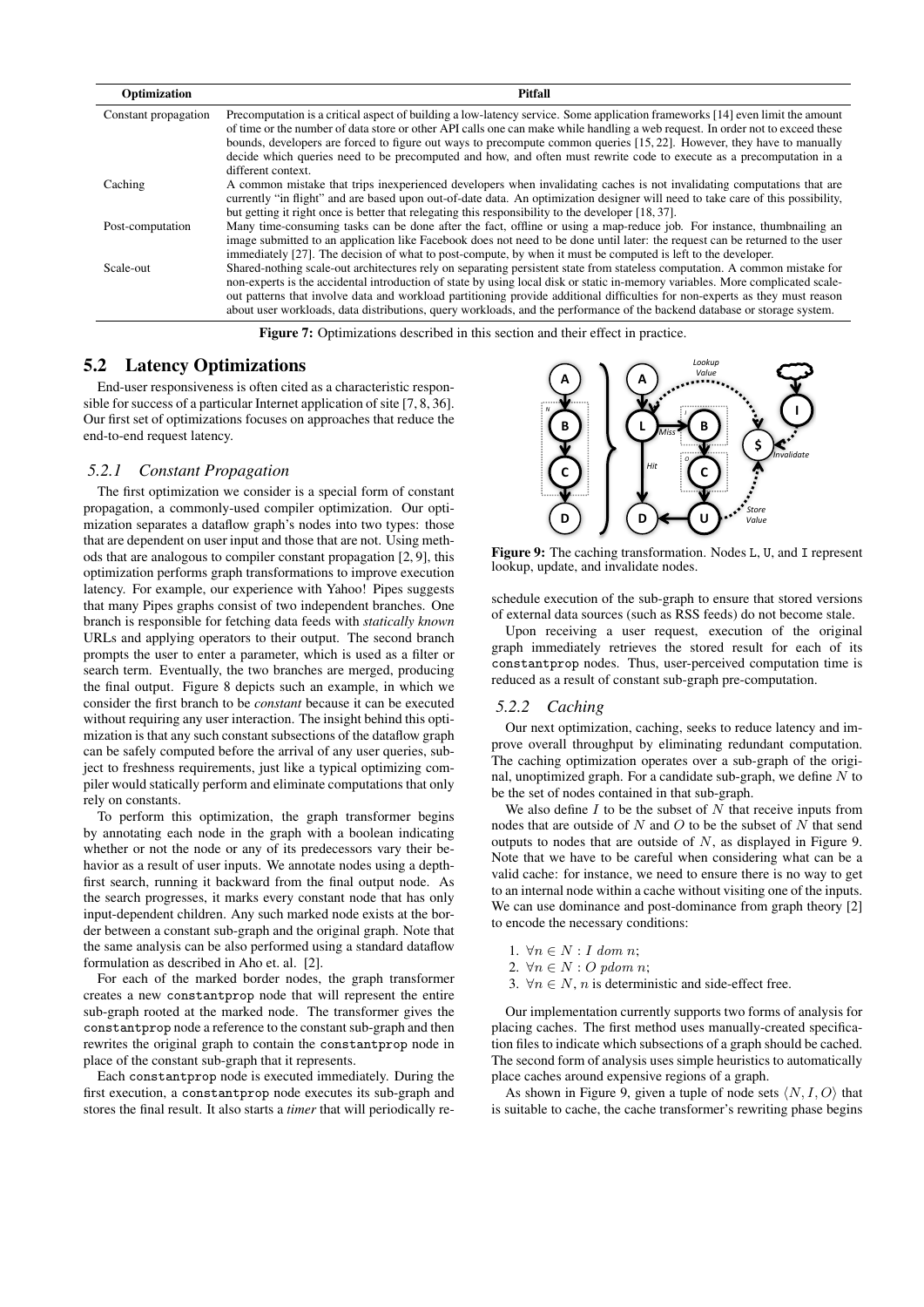

Figure 10: The post-computation transformation. P represents a postcompute node.

by inserting a lookup node in front of I's incoming edges. Next, it inserts a update node behind  $O$ 's outgoing edges. Finally, the transformer adds an edge from the lookup node to each of  $O$ 's outgoing edge destinations. The lookup and update nodes share a common in-memory dictionary for storing cached values.

This configuration ensures that all inputs to the cached sub-graph are first sent to the lookup node, which may find the sub-graph's result to be in one of three states:

- 1. Available: The result is already stored in the cache. The lookup module outputs the stored value, bypassing execution of the sub-graph.
- 2. Unavailable: The result is not stored in the cache, and it must be produced by executing the sub-graph. The lookup module passes its inputs through to the sub-graph, which executes normally. The result of the execution is captured by the update module, which stores the result in the cache.
- 3. In production: The result is not yet stored in the cache, but another request has already triggered its production. Rather than executing the sub-graph a second time, the request will yield until the value becomes available in the cache.

The first validity constraint ensures that, after the rewriting phase, every node in N receives inputs only from the lookup node or other nodes in  $N$ . Likewise, the second constraint guarantees that all nodes in  $N$  deliver outputs only to the update node or other nodes in N. Together, these conditions prevent the cached subgraph from directly interacting with the rest of the original graph. Finally, the third validity constraint precludes the caching of nodes that might indirectly cause side-effects.

It should be noted that, when a cached sub-graph includes a read from a state table, writes to that table may need to invalidate cached results. To ensure correct results, the cache transformer may insert invalidate nodes after such writes to remove stored values from a cache. In many cases, such writes exist in other graphs altogether. Note that caches may become stale, which is why we support a *time-to-live* annotation. Entries in the cache are automatically flushed once their time-to-live is exceeded.

#### *5.2.3 Post-computation*

The goal of the post-computation transformer is to reduce userperceived latency by *delaying* the execution of non-critical nodes until after the user has received a response from a service. Intuitively, the transformer seeks to shorten the critical path by deferring the execution of nodes that do not return results to the user. One common example of post-computation is sending email. Typically upon sending an email, a user's web-based mail client will immediately inform the user that the message has been sent, despite the fact that it may be several seconds or even minutes before

the message is transmitted via SMTP to the recipient's mail server. In this example, the mail client is post-computing delivery of the email to eliminate the delivery delay from the user's critical path latency.

The validity constraint for post-computation dictates that postcomputed nodes do not affect the results that are returned to the user. The analysis phase of our post-computation transformer is fully automated. Given an input dataflow graph, it begins by determining which nodes in the graph influence the user's result. To perform this analysis, the transformer searches the graph backwards, starting from each return node. All of the nodes that it encounters in the search are marked, indicating that they have an output path that reaches a return node. Any nodes that are not marked after the search is complete are known to have no output path that reaches a return node. Such nodes are suitable for post-computation.

Having determined the set of nodes to be post-computed, the transformer's rewriting phase begins by adding a single postcompute node to the graph as depicted in Figure 10. The postcompute node receives incoming edges from all of the graph's return nodes. Next, the transformer adds an edge from the postcompute node to each of the nodes that were unmarked after the analysis phase.

In this implementation of post-computation, the introduction of the postcompute node and its edges creates a new chain of dataflow dependencies — the unmarked nodes cannot execute until they receive an input from the postcompute node, which in turn cannot execute until a return node has executed. One alternative implementation is to use a persistent queuing mechanism to send the task to a background worker node to be computed later. In either implementation, the nodes that are suitable for post-computation have been removed from the user's critical path.

It is important to note that the post-computation transformer does not change the semantics of FLUXO's execution model. Any node in the model can execute as soon as its inputs become available. Even without the post-computation optimization applied, nodes may still execute after the execution of a return node when the return node becomes runnable first. The post-computation transformation simply guarantees that return nodes will execute first with respect to nodes that do not produce user-visible results.

State write nodes are common candidates for post-computation. In some situations, however, it may be necessary to ensure that a write to state has *completed* before returning a result to the user. To satisfy this scenario, all state writing nodes produce a value that can be read by other nodes in order to create the data dependencies necessary to restrict post-computation.

### 5.3 Scale-Out Optimizations

The final optimization we present is a transformer that applies a simple, shared-nothing replication pattern to scale up an Internet service. This shared-nothing pattern implements a two-tiered architecture, where all stateful components are placed in a back-end storage tier, and all other components are placed in a front-end tier. None of the front-end nodes communicate with each other, so this tier of the system can be scaled up simply by adding additional machines. Our tiering algorithm relies solely on information derived from the static dataflow graph to separate stateless from stateful components. The performance profiling information we gather at runtime can be analyzed using simple queuing models to determine an appropriate replication factor [38].

Other commonly implemented patterns for scaling out a service architecture include more complex multi-tiered architectures and also tree-based aggregation structures to handle processing of larger scale data. While the FLIMP implementations of these scale-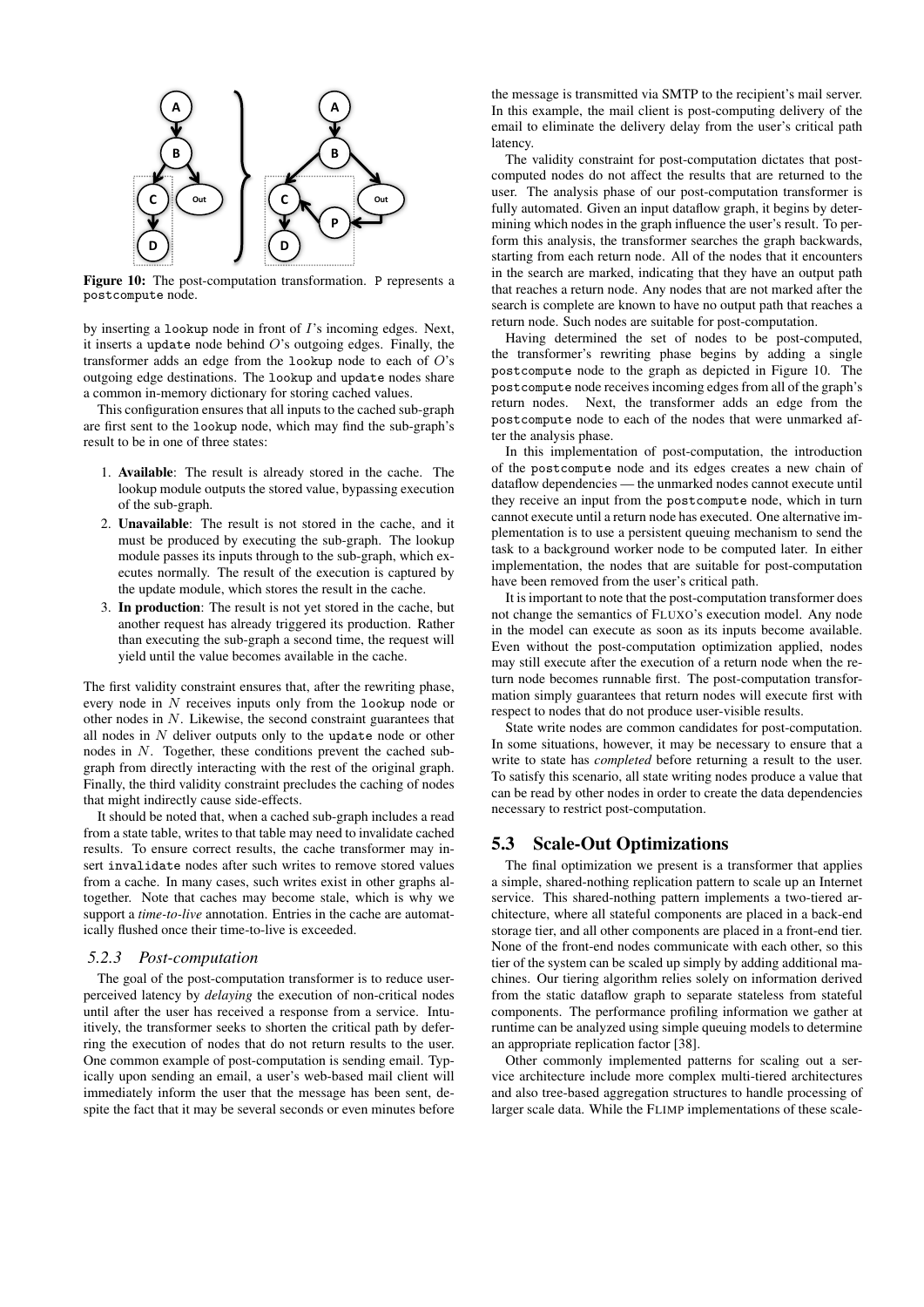|       | Average                                                         | Median | <b>StdDev</b> | Min | Max |
|-------|-----------------------------------------------------------------|--------|---------------|-----|-----|
| Nodes | 11.3                                                            |        | 10.0          |     | 103 |
| Edges | 12.4                                                            |        | 133           |     | 136 |
|       | Figure 11: Sizes of dataflow graphs produced from Yahoo! Pipes. |        |               |     |     |

|                  |         | Lines Hand-     | Number of |       | <b>State</b> |    |                     |  |  |  |
|------------------|---------|-----------------|-----------|-------|--------------|----|---------------------|--|--|--|
| <b>Service</b>   | of code | lers            | nodes     | edges |              |    | tables reads writes |  |  |  |
| Auth             | 116     |                 | 62        | 168   |              |    |                     |  |  |  |
| InstantMessenger | 481     | 20 <sup>1</sup> | 268       | 692   |              | 12 |                     |  |  |  |
| AddressBook      | 380     |                 | 209       | 606   |              | 12 |                     |  |  |  |
| Mail             | 188     |                 | 93        | 273   |              |    |                     |  |  |  |

#### Figure 12: Static service statistics

out techniques, as well as optimizations for improving reliability, such as the addition of explicit retry operators, remain future work, we believe that each is implementable using FLIMP's basic abstractions, though in some cases, such as the dependence of tree-based architecture on homomorphic functions, the optimization may require additional semantic annotations.

### 6. EXPERIMENTAL EVALUATION

This section is organized as follows. Section 6.1 talks about our experimental methodology, benchmark selection, and choosing appropriate workloads. Section 6.2 describes the effect of latency optimizations. Section 6.3 talks about scalability optimizations.

### 6.1 Experimental Methodology

To evaluate the effectiveness of FLUXO on a broad range of scenarios, the current FLUXO implementation supports two set-ups. The first one is for executing FLIMP services, the second one is for executing Yahoo! Pipes programs. FLUXO uses the same optimization and runtime layer for both set-ups with different frontends and component libraries. Our FLIMP component library includes, for example, the components that implement FLIMP's primitive conditionals and comparisons, while our Yahoo! Pipes component library includes Pipes' higher-level components such as FetchFeed or YahooSearch modules to fetch data from an arbitrary RSS feed or obtain data by performing a Yahoo! search. In total, the FLIMP library contains 15 components and the library for Yahoo! Pipes contains 26 components. This is in addition to generic modules, such as the ones use for caching, that are are shared by both types of programs to make it possible for optimizations to work uniformly.

#### *6.1.1 Yahoo! Pipes Programs*

Yahoo! Pipes is a tool for composing mash-ups of Web content. A user creates a pipe by connecting small, single-purpose modules using a graphical Web-based editor. Modules are classified into several categories such as data sources (e.g., Fetching from RSS feeds, Flickr, or Yahoo Search), user inputs, operators (e.g., Loop, Sort, Union, etc.), and data manipulation modules for dealing with items like URLs and dates. Similar to the notion of pipes in a Unix shell, the idea behind Yahoo! Pipes is that powerful results can be achieved by connecting many simple pieces. Users can choose to "publish" the pipes they create, making them publicly accessible. Anyone can "clone" a published pipe to modify its behavior or use it as a sub-component in a new pipe. More than 50,000 pipes have been published to date.

Such Pipes programs are interesting for our evaluation of FLUXO because they demonstrate user-created, desirable functionality already expressed in a dataflow language. However, while Yahoo! Pipes use a combination of client-side and server side execution,

our pipes execution engine does all the work on the server, without relying on client-side JavaScript. To experiment with FLUXO, we have downloaded a set of 998 pipes programs from the set hosted at pipes.yahoo.com. Most of these are implemented as a stand-alone pipes, written in a JSON format, many also depend on sub-pipes that we downloaded as separate JSON files. As mentioned earlier, we developed a JSON parser mapping the input into a dataflow representation in FLUXO. Our reason for choosing Yahoo! Pipes for the purposes of experimentation was to run our experiments on unmodified third-party programs. While we based some of our experiments on Pipes, as can be seen from Figure 11, most Yahoo! Pipes programs are relatively small with a median size of only 8 nodes. Beyond the size and complexity limitations found in these programs, two other issues present an obstacle to easy experimentation.

First, Yahoo! Pipes often require user input to run, which makes automation and repeatable timing measurements difficult to achieve. In many cases, we need to decide what the proper *workload mix* might be for a particular user input. For instance, when entering a search query term, what distribution should we use? How about entering a zip code? The second issue that often presents a challenge with Pipes programs is their reliance on *external input*. Modules such as FetchFeed and Flickr are routinely used to fetch external data. However, many Pipes rely on feeds that are no longer valid, complicating running these programs.

#### *6.1.2* FLIMP *Benchmarks*

To address both the issues of scale and the challenges of workload generation and replayability, we have designed and experimented with services written in FLIMP, in addition to Yahoo! Pipes. These FLIMP services are a cooperative set of four services whose aim is to demonstrate the construction and optimization opportunities of larger, more realistic Web services in FLUXO. A summary of information about these services in shown in Figure 12. Column 2 shows the size of each service in terms of the number of lines of FLIMP code. As can be seen from the table, we are able to express complex services succinctly, in only several hundred lines of code. Column 3 lists the number of handlers that constitute entry points into each service. Finally, columns 4 and 5 list the sizes of the dataflow graphs that are produced from these services. Columns 6–8 show information about the amount of state used by each service. These four services have several state tables and about a dozen read and write statements each.

The Auth service supplies basic authentication functionality and acts as the foundation for the other three services. Users interact with the authentication service by registering/deleting persistent accounts and by logging in to the service to obtain account credentials for identifying themselves to other services. The authentication service also supplies the other services with a procedure for obtaining user account information.

The next service provides users with instant messaging (IM) functionality. On the backend, it is a relatively simple service that keeps only soft state to store tables consisting of active users, active conversations, and pending messages. It defines handlers for setting/retrieving user status information, initiating conversations, sending/receiving messages, and retrieving an HTML user interface (described below).

The third service supports the others by supplying users with an address book for recording contacts. The address book service is designed to provide functionality similar to that of Microsoft's Address Book Clearing House (ABCH) service [41]. The address book keeps limited persistent state in the form of tables that record contact entries and contact groups. The address book service de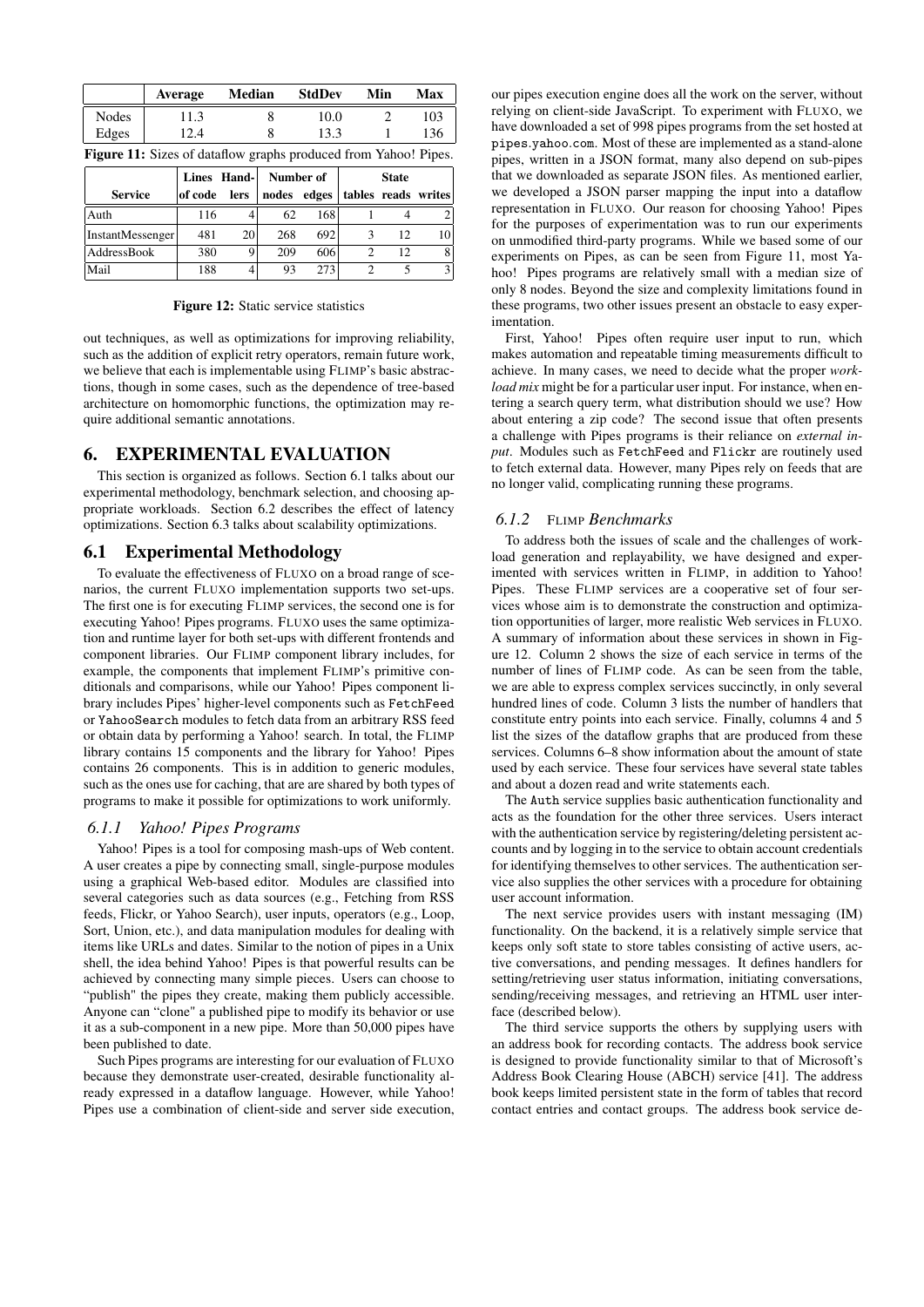fines handlers for creating, retrieving, manipulating, and deleting contacts and contact groups.

The final service adds support for offline messaging that is similar to email. The service consists of two persistent tables for storing message contents and message deliveries. It defines handlers for sending, retrieving, and deleting messages.

Users interact with the services though a Web-based interface that is provided by the instant messaging service. A user starts this Web-based interface by executing the IM service's GetInterface handler, which responds with the Web application user interface, implemented in HTML and JavaScript code. Initially, the interface requires the user to connect to the authentication service to obtain account credentials. After successfully authenticating, the interface uses the obtained credentials to retrieve the user's contacts from the address book service. The contacts are presented as a "buddy list", from which the user can select message recipients. User actions performed on the web application can send requests to the instant messaging service, the offline messaging service, or the address book service. In the background, the web interface automatically polls the IM service and offline messaging service for new conversations or messages and notifies the user.

#### *6.1.3 Workload Generator for* FLIMP *Services*

To properly exercise these test FLIMP services we have developed, we implemented a *workload generation engine*. The generator drives execution of our services by simulating a specified number of concurrent client sessions. A simulated client periodically chooses and executes a handler chosen from one of three services: InstantMessenger, AddressBook, and Mail. An invariant we preserve is that a client maintains at most one outstanding request for each service. As part of our experimental setup, every request's end-to-end execution latency is measured. Upon completing a request, a client will allow a short "cooldown" time to pass before executing the next request to that service.

The choice of which action a client should perform next for a given service is determined by the client's current state and the simulator's *workload mix* distribution. The client state is used to determine the set of actions that are currently available, which prevents a client from choosing to execute an impossible action such as removing a contact when its contact list is currently empty.

The workload mix specifies the relative weights associated with each action. The generator reads its workload mix from a simple specification file. Once a client has verified its set of available actions, it generates a random value between zero and the sum of the available action weights. The random value is then mapped to its corresponding action, which is selected for the next request to be issued by the client.

We have based workload mixes we have used for experiments on real usage data from Windows Messenger and Hotmail. The workload produced by this specification contains a total of 92,379 requests calling one of 20 FLIMP handlers. This workload leads to a total of 12,8581 state operations. Of these 83,818 or 65% are reads, and the other 44,763 are writes.

# 6.2 Latency Optimization Experiments

User-perceived latency is an important metric in determining the success of an Internet service [7, 8, 36]. Several of FLUXO's automatically applied optimizations serve to improve the latency of user requests. This section demonstrates that FLUXO positively impacts user request latency by experimentally quantifying application latency reductions over a varying input workload. Overall, we see an order-of-magnitude decrease in latency for constant propagation, caching, pre- and post-computation optimizations.

#### *6.2.1 Constant Propagation*

We have applied constant propagation to almost 1,000 Pipes programs. We have discovered that for over 500 of these programs at least one node, typically a FetchFeed, can benefit from constant propagation. For some programs, this can be as many as 10 to 15 nodes. Figure 13 shows the outcome of applying constant propagation to several representative Yahoo! Pipes programs on end-to-end program latency. For this experiment, we have chosen several Pipes programs that require no user input that needs to be typed in and can benefit from the constant propagation optimization. The number of nodes that constant propagation applies to ranges from 1–4, as shown in column 2. In all cases, these programs relied on either a FetchFeed or a FetchSite node to fetch data from an external server such as a blog or a news feed. Because these sites often do not change very rapidly, applying constant propagation has obvious benefits. To simulate multiple users using these programs, we run each program a total of 20 times. In these experiments, the value computed for the optimized subgraph is saved away and is refreshed at a rate of every 2 minutes.

Columns 4–6 of figure Figure 13 show the average latency before and after constant propagation, as well as the reduction in latency. The reduction is latency is quite significant, exceeding 90% for 3 out of 5 Pipes programs. A 93% reduction for the "Parenting 24/7" Pipe means savings as significant about 7 seconds on average. As it turns out, this particular pipe fetches data on parenting-related topics from 10 different news and medical information sites, resulting in both high overall latency and also high latency variance.

#### *6.2.2 Caching*

Figure 14 displays the results of caching transformations applied to selected handlers from the FLIMP example services described in Section 6.1.2. The input to this optimization is a caching policy specification that identifies the subgraphs around which a cache needs to be inserted, the cache size, the eviction policy, and a staleness parameter indicating the maximum time entries stay in the cache before being evicted. The caching policy can either be provided manually or can be generated by a prior automatic analysis.

For this experiment, we identified a favorable caching policy as follows. First, we ran with a default caching policy that inserts a cache around all LINQ blocks that access the backend database. This heuristic is justified by the fact that the access to the database is the latency bottleneck in our experiments. Using the cache-hit rate statistics and the resulting latency improvements obtained during this run, we generated a caching policy that inserts caches only at those LINQ blocks that result in a net-positive latency improvements.

The table in Figure 14 shows the end-to-end server-side latency improvements achieved with this caching policy over the base policy that adds no caches. The table shows both the mean and the 95th percentile latency observed over four independent runs of the workload described in Section 6.1.3. The simple cache-policy described above provides up to 50% latency savings on some handlers, while the overhead of caching reduces the latency by 8% on some other handlers.

### *6.2.3 Post-computation*

Figure 14 also describes the latency improvements obtained by the post-computation optimization. For this optimization, we automatically inferred computation that can be deferred based on the technique described in Section 5.2.3. We performed a two-step experiment as in the caching experiments above. In the first run, we performed the optimization on all the handlers indicated by our automatic analysis. In subsequent runs, we applied the transformation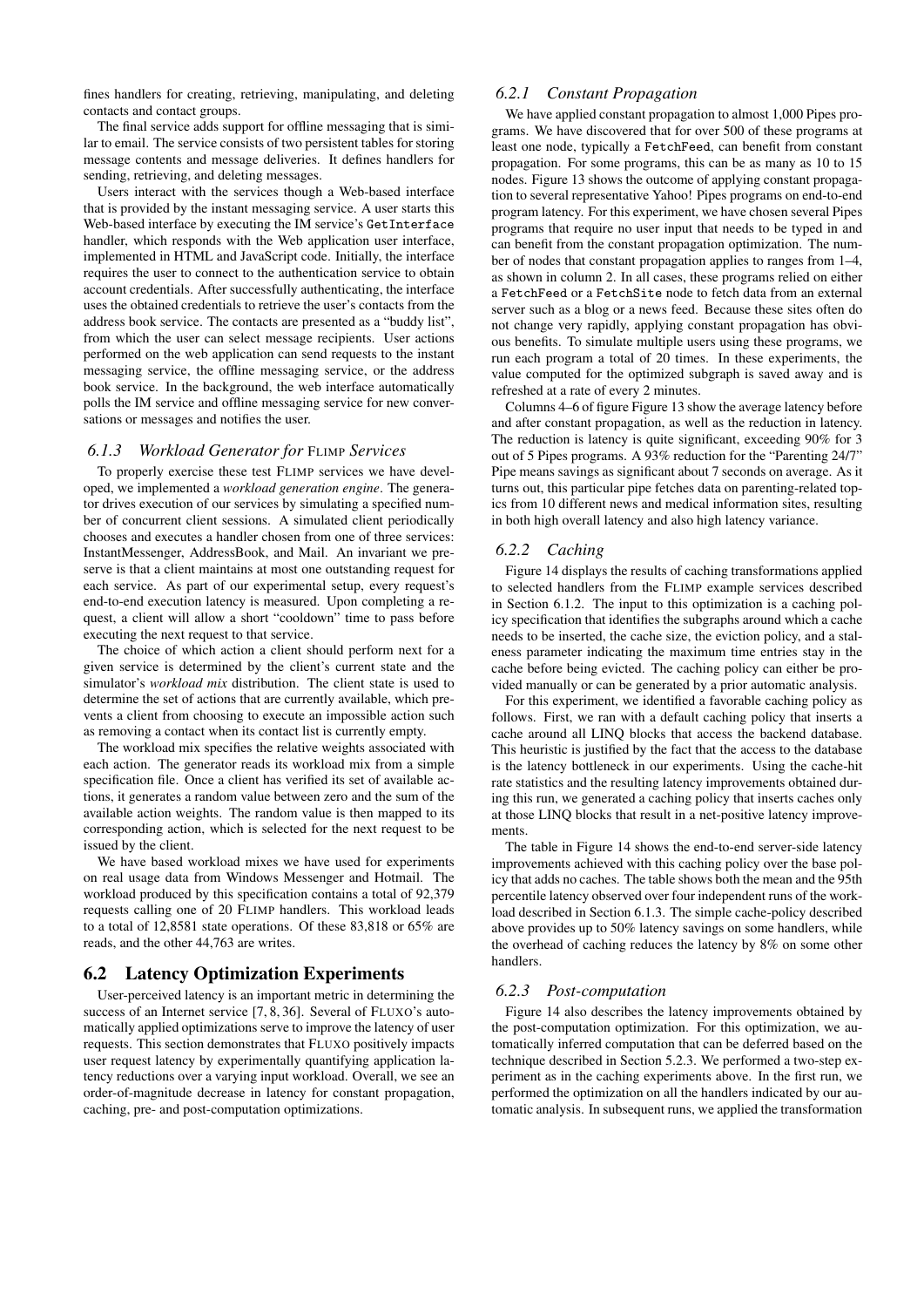|                      | <b>Constprop node statistics</b> |                                                             |             | <b>Average latency</b> |       |     | <b>Latency StdDev</b> |                                                                 |       | <b>Latency 95 Percentile</b> |     |  |
|----------------------|----------------------------------|-------------------------------------------------------------|-------------|------------------------|-------|-----|-----------------------|-----------------------------------------------------------------|-------|------------------------------|-----|--|
| Name of the pipe     | #                                | <b>Node types</b>                                           |             |                        |       |     |                       | Before After Savings Before After Increase Before After Savings |       |                              |     |  |
| The Joy of Tech      |                                  | 3 FetchFeeed, Rename, Regex                                 | 81          | 78                     | $4\%$ | 200 | 198                   | $-1\%$                                                          | 94    | 78                           | 17% |  |
|                      |                                  | Metafilter Current Posts 4 Fetch Feeed, Sort, Rename, Regex | 4,811 1,642 |                        | 66%   |     | 431 1.286             | 198%                                                            |       | 5.684 1.642                  | 71% |  |
| zeropunctuation feed |                                  | 2 FetchFeed, Filter                                         | 676         | -61                    | 91%   | 457 | -266                  | $-42%$                                                          | 1.655 | - 61                         | 96% |  |
| Parenting 24/7       |                                  | 2 FetchSiteFeed, Filter                                     | 7.562       | 506                    | 93%   |     | 418 1.787             | 327%                                                            | 8.443 | 507                          | 94% |  |
| Del.icio.us Popular  |                                  | 1 FetchFeed                                                 | 3.904       | 337                    | 91%   | 353 | 791                   | 124%                                                            | 4.103 | 337                          | 92% |  |

Figure 13: Effect of constant propagation on latency optimizations. Latency numbers are shown in *ms*.

|                               | <b>Base</b> |                | Caching |                |                |                | <b>Post-computation</b> |                |                |                |
|-------------------------------|-------------|----------------|---------|----------------|----------------|----------------|-------------------------|----------------|----------------|----------------|
| Service::Handler              | Mean        | 95%            | Mean    | <b>Savings</b> | 95%            | <b>Savings</b> | Mean                    | <b>Savings</b> | 95%            | <b>Savings</b> |
| AddressBook::AddContact       | 107         | 279            | 72      | 32%            | 498            | $-79%$         | 127                     | $-19%$         | 374            | $-34%$         |
| AddressBook::AddGroup         | 48          | 164            | 24      | 49%            | 264            | $-61%$         | 55                      | $-15%$         | 231            | $-41%$         |
| AddressBook::GetContacts      | 51          | 271            | 41      | 20%            | 261            | $4\%$          | 51                      | $0\%$          | 247            | 9%             |
| AddressBook::GetGroups        | 36          | 128            | 37      | $-2%$          | 262            | $-104%$        | 37                      | $-3%$          | 233            | $-81%$         |
| AddressBook::RemoveContact    | 84          | 277            | 76      | $9\%$          | 403            | $-46%$         | 52                      | 38%            | 240            | 13%            |
| AddressBook::RemoveGroup      | 78          | 241            | 74      | 5%             | 228            | 5%             | 69                      | 12%            | 231            | 4%             |
| AddressBook::UpdateContact    | 46          | 164            | 45      | 1%             | 249            | $-52\%$        | 40                      | 13%            | 234            | $-43%$         |
| AddressBook::UpdateGroup      | 54          | 197            | 52      | $4\%$          | 288            | $-47%$         | 50                      | 7%             | 237            | $-21%$         |
| Auth::GetUserID               | 73          | 270            | 42      | 42%            | 276            | $-2\%$         | 77                      | $-6%$          | 320            | $-18%$         |
| Auth::RegisterAccount         | 9           | 7              | 9       | $0\%$          | 15             | $-112%$        | 9                       | 2%             | 6              | 14%            |
| Auth::VerifyAccount           | 19          | 24             | 17      | 13%            | 36             | $-52\%$        | 15                      | 22%            | 23             | $2\%$          |
| InstantMessenger::Connect     | 5           | 11             | 5       | $0\%$          | 16             | $-49%$         | 6                       | $-29%$         | 64             | $-482%$        |
| InstantMessenger::Disconnect  |             | $\overline{2}$ |         | $0\%$          | $\overline{7}$ | $-219%$        |                         | 5%             | $\overline{7}$ | $-223%$        |
| InstantMessenger::GetMessages | 77          | 350            | 64      | 17%            | 286            | 18%            | 63                      | 19%            | 285            | 19%            |
| InstantMessenger::GetPresence | 49          | 220            | 47      | 3%             | 261            | $-19%$         | 39                      | 21%            | 220            | $0\%$          |
| InstantMessenger::GetUpdates  | 65          | 318            | 45      | 30%            | 261            | 18%            | 50                      | 24%            | 257            | 19%            |
| InstantMessenger::SendInvite  | 62          | 213            | 31      | 50%            | 322            | $-51%$         | 65                      | $-5%$          | 233            | $-9%$          |
| InstantMessenger::SendMessage | 108         | 379            | 73      | 33%            | 260            | 31%            | 65                      | 40%            | 232            | 39%            |
| InstantMessenger::SetPresence | 76          | 263            | 76      | $0\%$          | 326            | $-24%$         | 54                      | 29%            | 245            | 7%             |
| Mail::DeleteMessage           | 47          | 252            | 38      | 20%            | 211            | 16%            | 35                      | 25%            | 174            | 31%            |
| Mail::GetMessage              | 245         | 387            | 265     | $-8\%$         | 536            | $-39%$         | 246                     | $0\%$          | 438            | $-13%$         |
| Mail::GetMessageList          | 317         | 550            | 322     | $-2%$          | 549            | $0\%$          | 331                     | $-4%$          | 545            | $1\%$          |
| Mail::SendMessage             | 94          | 327            | 84      | 11%            | 283            | 14%            | 76                      | 19%            | 284            | 13%            |

Figure 14: Savings with the caching and post-computation optimizations.

only on those handlers for which the optimization was beneficial in the first run. The table shows that post-computation provides as much as 40% improvement in latency.

### 6.3 Scalability

Another critical aspect of large systems is the way in which they scale when run on large, parallel clusters. As with latency, FLUXO's transformations automatically improve service scalability by replicating state and distributing execution across multiple machines. Figure 15 confirms that our application of the simple automated application of the shared-nothing pattern of tiering and replicating a service scales our test suite. In these experiments, we measure the number of requests that can be processed per second as the size of the execution cluster increases. The results show that scaling from a single-machine configuration to a 4-node configuration provides almost linear improvement at its peak performance.

# 7. RELATED WORK

Previous work [24] has introduced FLUXO's high-level architecture and described several classes of optimizations. Many programming languages that are widely deployed in enterprise environments provide frameworks to simplify the development of scalable system architectures. Examples of such systems include J2EE [39], SCALA [35], and Ruby-on-rails [34], which provide APIs and infrastructure that facilitate distribution, communication, and management for large, Web-based services. These systems focus on component re-use rather than enabling the separation of functionality from architectural performance and scalability. De-



Figure 15: Throughput as a function of the number of users.

velopers must still manually determine how to best use the provided infrastructure, which complicates application-level code and hampers attempts to re-achitecture the service in response to changing deployment conditions.

MapReduce [13], Dryad [21], and Hadoop [40] are systems that ease the development of large, data-intensive parallel computations. Similar to FLUXO, these systems automatically distribute and replicate data for parallel execution. However, they primarily focus on *bulk processing* tasks in which throughput, rather than latency, is the primary performance metric. In other words, end-users do not generally interact with such systems. In contrast, FLUXO